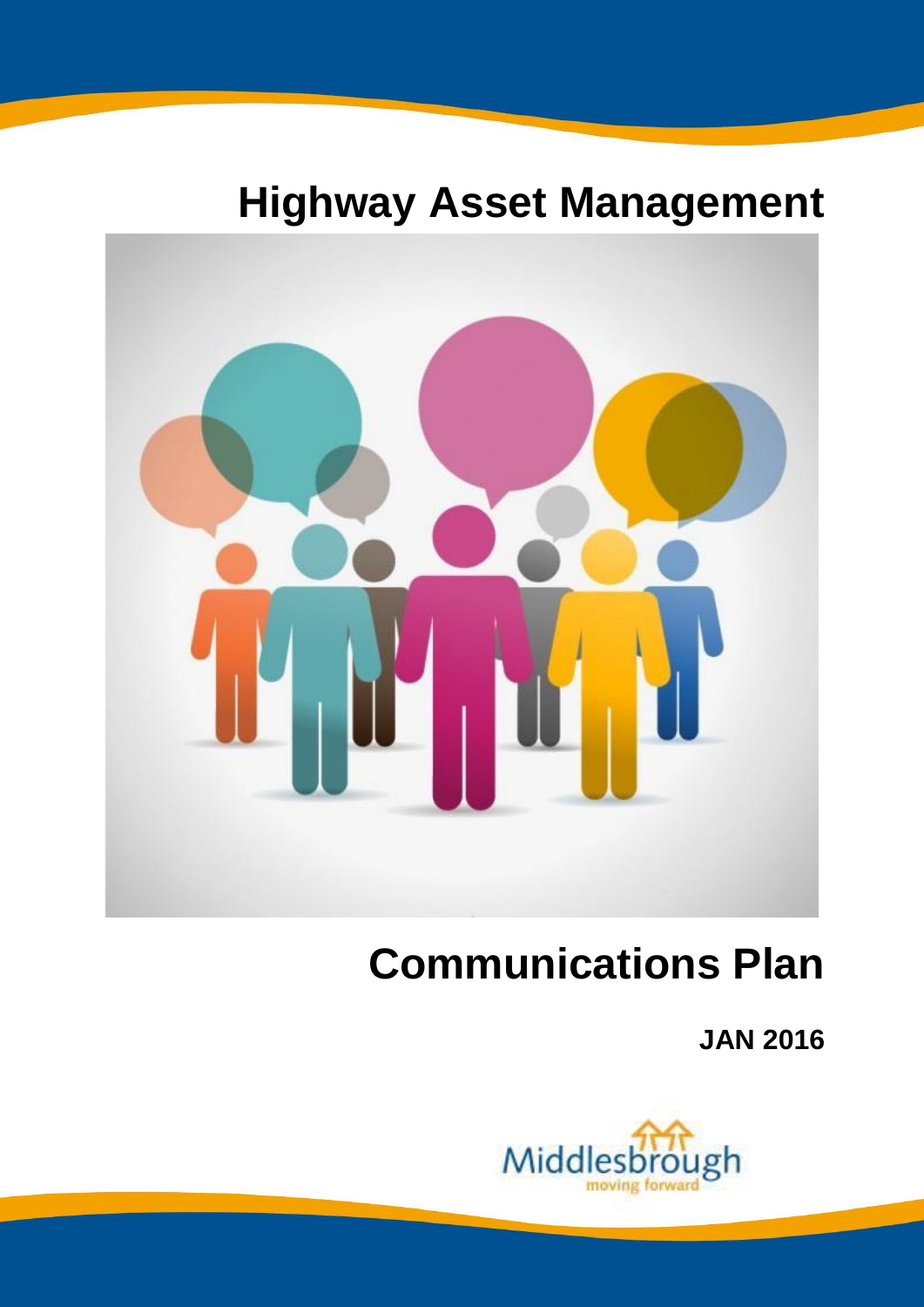## **Contents**

- **1.0 Introduction & Background**
- **2.0 Aims & Objectives**
- **3.0 Customers & Stakeholders**
- **4.0 Communication Methods**
- **5.0 Time Constraints**
- **6.0 Budget**
- **7.0 Key Contacts**
- **8.0 Government Legislation & Bibliography**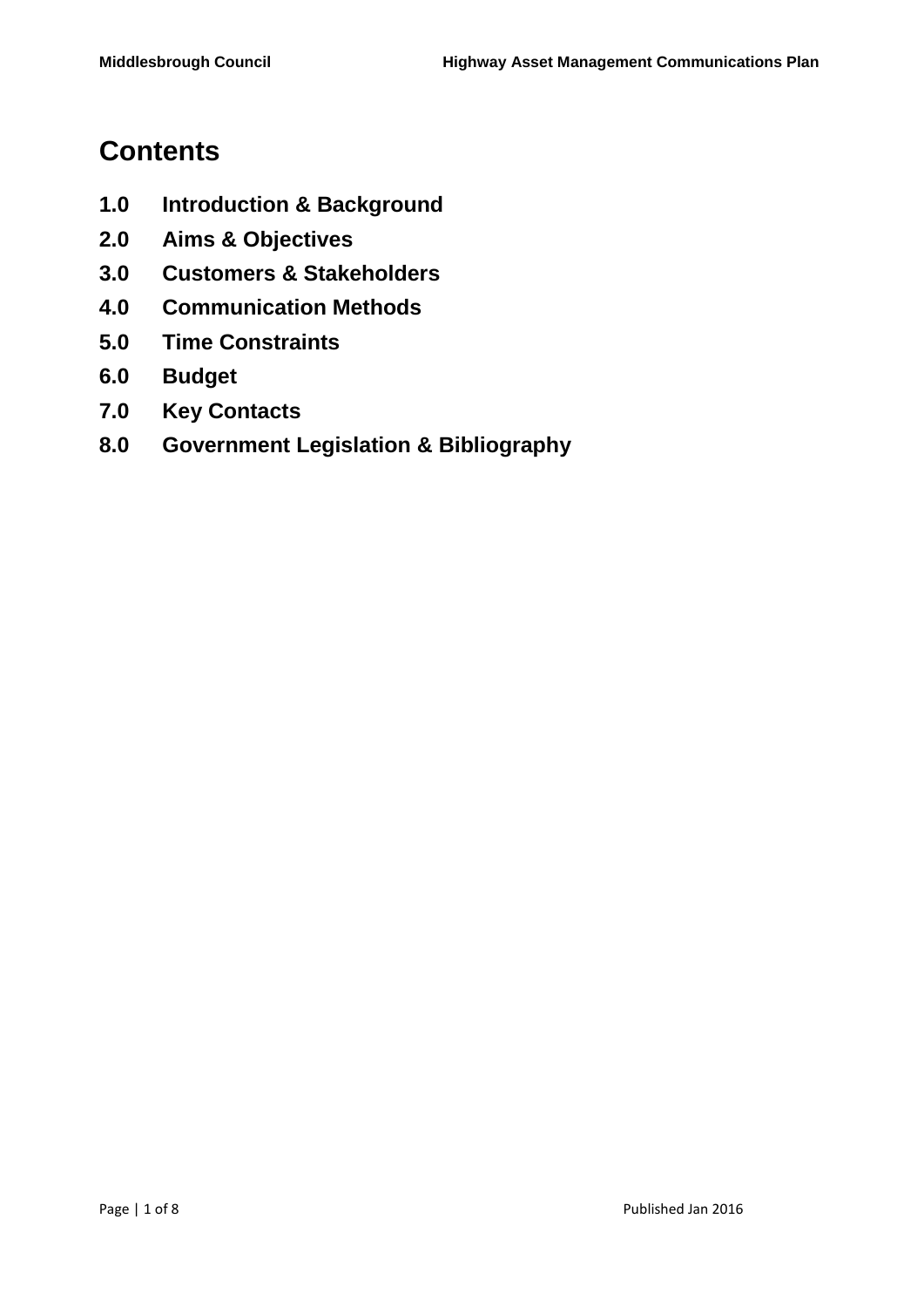## **1. Introduction & Background**

As an open and accountable organisation, Middlesbrough Council is committed to ensuring effective communication takes place throughout its service areas. Effective communication safeguards and improves the reputation of the service and ensures that Councillors and Officers present themselves well to customers and key stakeholders.

By engaging in two-way communication with our customers and stakeholders, we will ensure that the thoughts, ideas, and concerns they generate are given due diligence when planning how our service operates and will influence the decisions that we take.

By adopting a communication strategy, the service area will be able to demonstrate and report to its customers and stakeholders:

- how is sets the Levels of Service;
- reports on performance and value for money; and
- allows interaction on key decisions that affect transport and infrastructure within the borough.

This strategy will run alongside the Council's existing Social Media Policy, Media Protocols, and Safeguarding Policy. The purpose of this Highway Asset Management Communications Plan is to highlight key areas of communication to this particular service area.

We have given particular thought to the HMEP Highway Infrastructure Asset Management Guidance document, specifically Paragraph 3 on National and Local Transport Policy – 3.3 Stakeholder Expectations, and 3.4 Communications; and Paragraph 7 Setting and Measuring Performance. In addition Recommendation 2 "Relevant information associated with asset management should be communicated through engagement with relevant stakeholders in setting Levels of Service, making decisions and reporting performance".

### **2. Aims & Objectives**

To promote and undertake consultation with customers and key stakeholders on the following:

- Policies and actions that may affect stakeholders expectations
- Major funding decisions
- Milestones in key projects
- Major and Minor road safety, and environmental improvement schemes
- Public Transport/ and Network improvements and changes
- Incidents or street works that may affect the reliability of journeys and the importance of routes in regards to road hierarchies.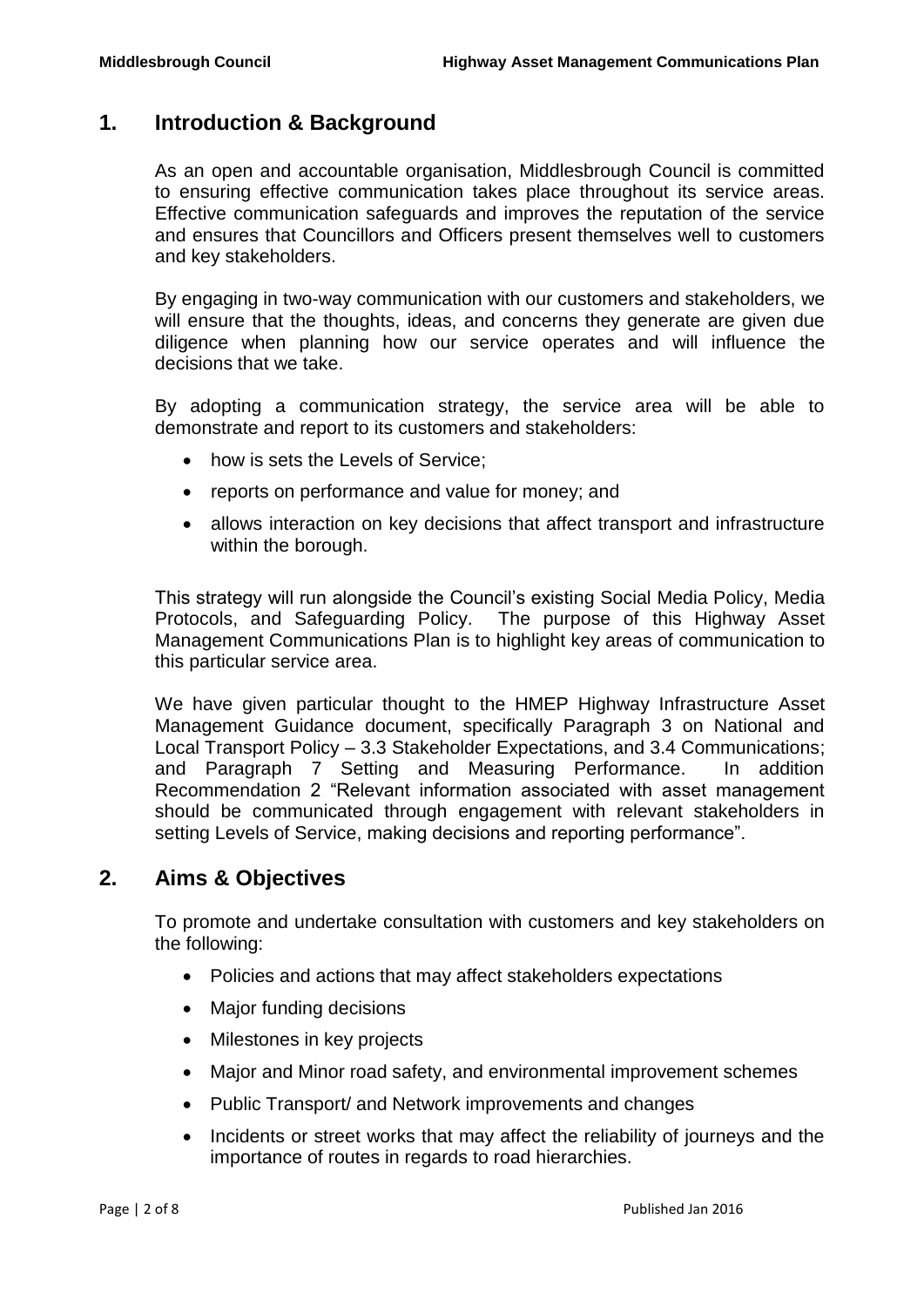- Any anticipated sustained disruption to the road network or the service.
- Roadworks and highway maintenance programmes, and how perceptions of road and footway surface condition are influenced by user type.
- Undertake satisfaction surveys such as the Councils Voice-Over Panel and National NHT Survey – use the opportunity to gauge public opinion that demonstrates the overall satisfaction with the service area, with the overall aim of improving services. To establish local views by undertaking surveys.
- Use a variety of different ways to communicate with local communities, local businesses, and other key stakeholders e.g. social media, leaflets, advertisements, focus groups, surveys, and general media such as newspapers and television programmes to ensure a wide and broad-base coverage, and effective engagement.
- To ensure that customers and stakeholders are engaged at various stages in our processes to aid their understanding of the service area.
- To minimise the impact of localism, where customers and stakeholders maintenance priorities and preferences can differ from the best asset management approach.
- To ensure that the asset management approach is understood and communicated, explaining the balance between reactive repairs, preventative maintenance and structural repairs.
- To understand the needs and expectations of customers and key stakeholders.
- To understand the levels of satisfaction with the services provided and individual projects carried out.
- To provide clarity and transparency in how we make decisions and how they can be involved in making decisions that affect the network.
- To provide good quality information on what can be expected from the service area.
- To ensure that customers can report service requests, complaints or claims and these are communicated effectively to a resolution that best serves the community and is within what the service area is capable of providing.
- We aim to promote the services that Transport and Infrastructure provide and also to consult with customers and stakeholders to help measure and monitor customer satisfaction

#### **3. Customers & Stakeholders**

The following are considered to be Customers and Stakeholders in terms of consultation concerning changes to the standards, aims, and performance levels relating to highway service levels provided for the people of Middlesbrough and its highway users: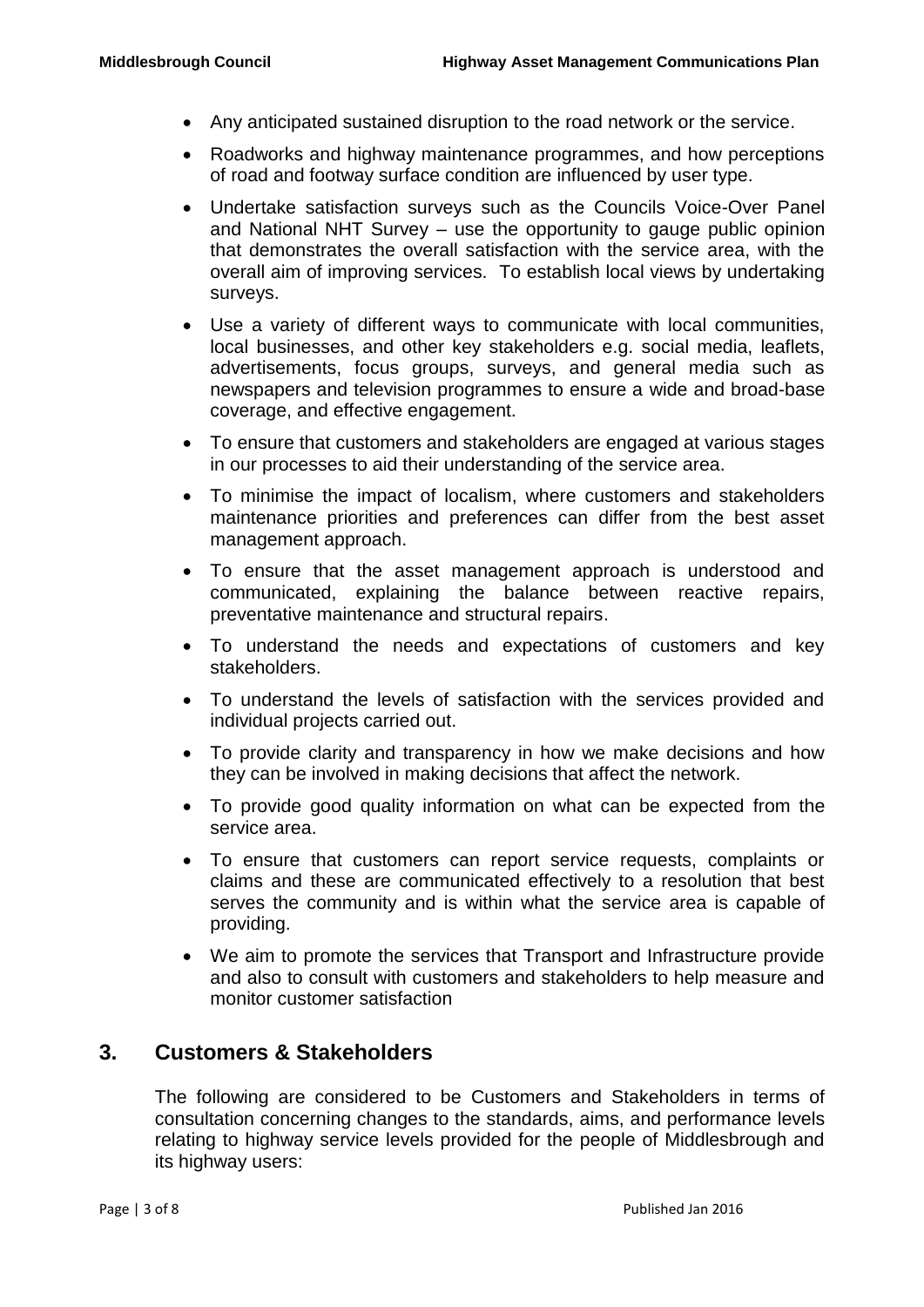Middlesbrough Elected Mayor **\*** The Executive, the Council's principal decision making body **\*** Chief Executive Officer and Corporate Management Team **\*** Local M P's and MEP's Parish Councils Residents of Middlesbrough North East Chamber of Commerce Tees Valley Unitary Authorities Tees Valley Unlimited **\*** Regional TAG Committees DfT Highways England Network Rail DEFRA Environment Agency Local Utility Service providers Officers Transport Group Specialist Service Deliverers **\*** *Strategic Policy Making Group*

## **4. Communication Methods**

All communications issued by the Council will conform to the Governments Code of Recommended Practice on Local Authority Publicity (made under the Local Government Act 2000). This code covers the content and style of publicity, dissemination, advertising, and promotion.

Examples of communication will include: press notices; TV interviews and programmes; newspaper advertising; community press information; local and national surveys; community and parish councils; business forums and focus groups; social media; officer stands at fairs, festivals, and events; newsletters, leaflets, and brochures; direct written letters and telephone calls; and Council published documents.

Below are our key principles:

- The Councils Press Office will be the main/ first point of contact between the media and the Council
- We will be proactive and encourage promotion of our services through media, and other facilities, where appropriate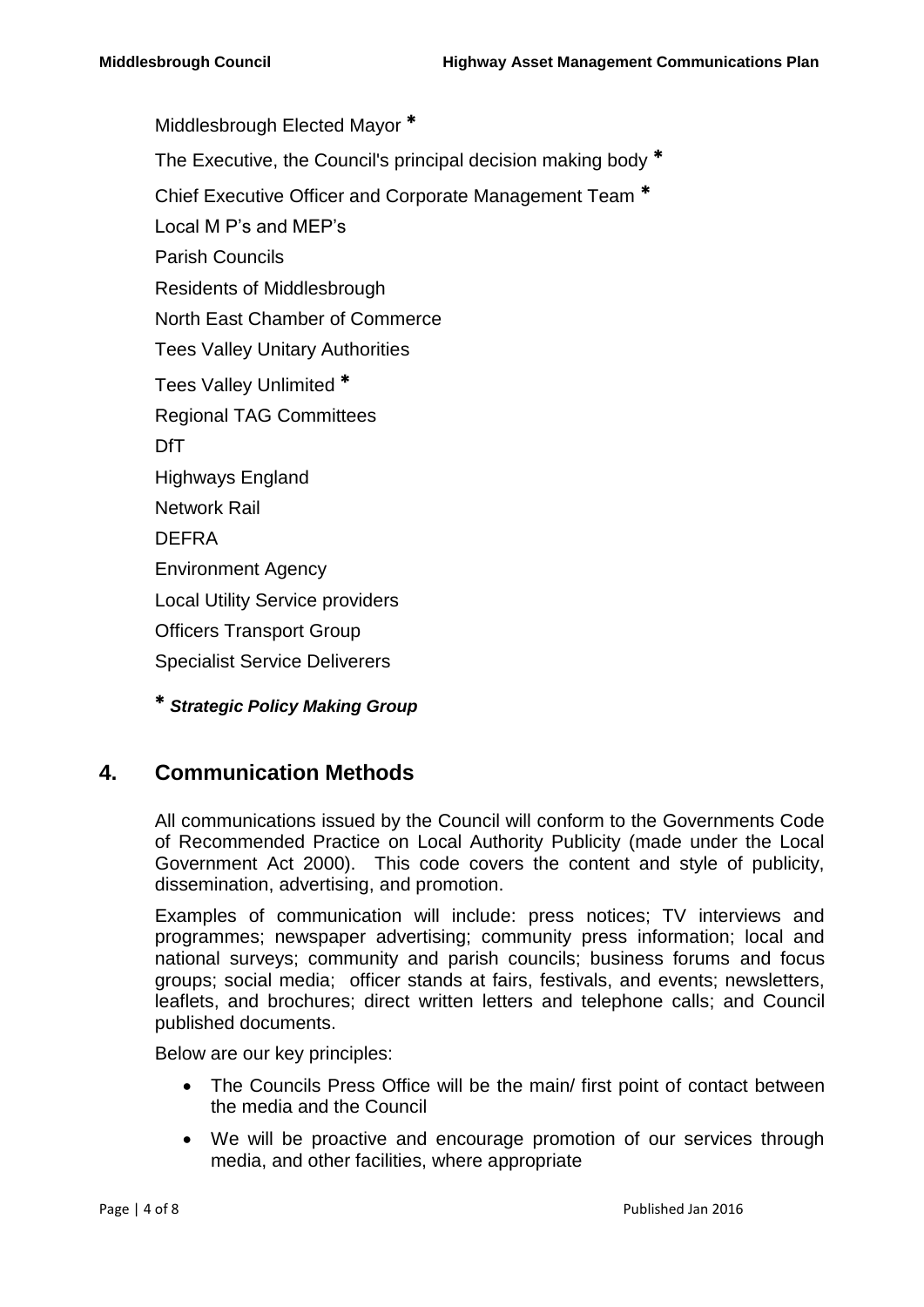- Employees will be encouraged to take part in two-way communication with key stakeholders when forming decisions which affect them
- In-line with the Councils Media Protocol we will not publish materials that appears to be designed to affect public support for a political party. Press releases will be, where appropriate, attributed to the Mayor or relevant Executive Member, to emphasis the elected members' accountability to the electorate and the importance that the Council places on the issue
- Extreme care will be taken during the period of Purdah (particular restriction that applies to publicity issued by the council following the call for elections) to ensure that the restrictions and laws surrounding local government publicity are not breached
- Use of social media could be used where appropriate and in accordance with the Councils Social Media Policy
- We will ensure that the information we supply will be clear to users and the content will be identified as coming from , and for the purposes of the **Council**
- We will safeguard children, young people, and vulnerable adults, by ensuring appropriate permission has been obtained prior to using any photographs, video clips, or comments including children, young people, and vulnerable adults – to comply with the Councils safeguarding principles.
- Employees will be made aware that by uploading comments to social media sites; it is likely that they are agreeing to be bound by its terms. This can affect rights to material and make the Council liable to the site.
- Urgent information can also be given out through a network of variable message signs throughout strategic routes.

## **5. Time Constraints**

This document will be progressed, reviewed annually, and updated as required. Future developments may include specific projects and their consultation methods.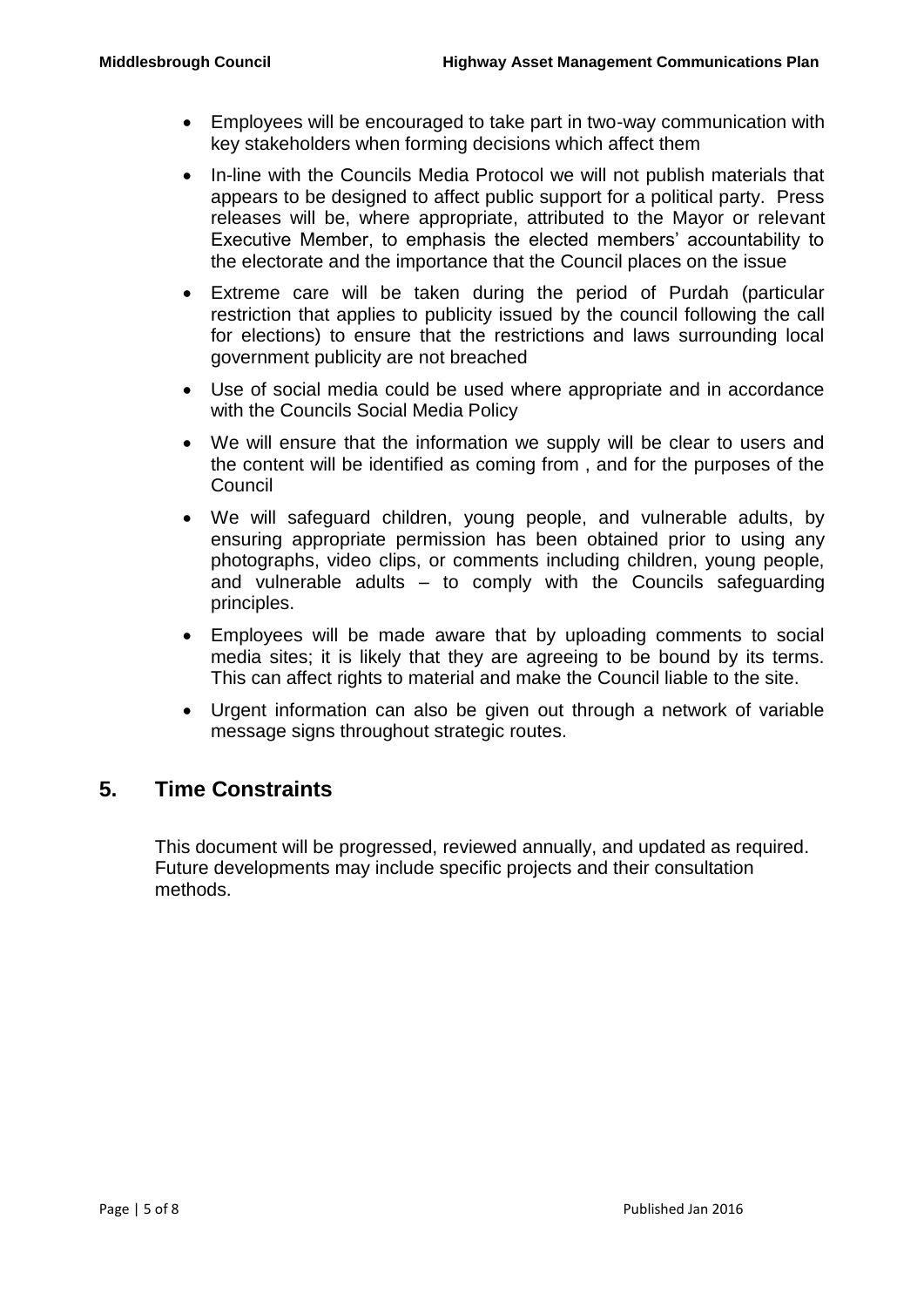### **6. Budget**

The Council has not allocated a specific budget for the communications plan, however, communication activities are expected to continue within current budget levels, and will be incorporated into schemes and processes as we are able.

## **7. Key Contacts**

| $\text{lan } \mathsf{M}^c$ Conville: $-$ | Group Manager, Operations & Delivery Group, Transport &<br>Infrastructure, Economic Development, Middlesbrough<br>Council |
|------------------------------------------|---------------------------------------------------------------------------------------------------------------------------|
| Pauline Briki: -                         | Engineer Operations & Delivery Group, Transport &<br>Infrastructure, Economic Development, Middlesbrough<br>Council       |
| Angus Hoy: –                             | Senior Press Officer, Organisation and Governance,<br>Executive Office, Middlesbrough Council                             |

## **8. Legislation, Guidance, and Bibliography**

#### **Legislation Related to Communication and Inclusion**

There is legislation, not specifically related to highways, street and traffic functions, but dealing with wider community issues that will affect how we communicate, and the services we provide, namely:

Crime and Disorder Act 1998 (Section 17) Disability Discrimination Act 1995 Criminal Justice and Public Order Act 1994 Human Rights Act 1998 Freedom of Information Act 2000 Local Government Act 2000 Civil Contingencies Act 2004 Sex Discrimination Act 1975 Race Relations (Amendment) Act 2000 Equality Act 2006 Age Discrimination (pending) Highway Infrastructure Asset Management Guidance (HMEP)

#### **Legislation Relating to Highways**

Much of highway maintenance activity is based upon statutory powers and duties contained in legislation and precedents developed over time as a result of claims and legal proceedings. It is crucially important that all those involved in highway maintenance, including Elected Members, have a clear understanding of their powers and duties, and the implications of these.

Even in the absence of specific duties and powers, authorities have a general duty of care to users and the community to maintain the highway in a condition fit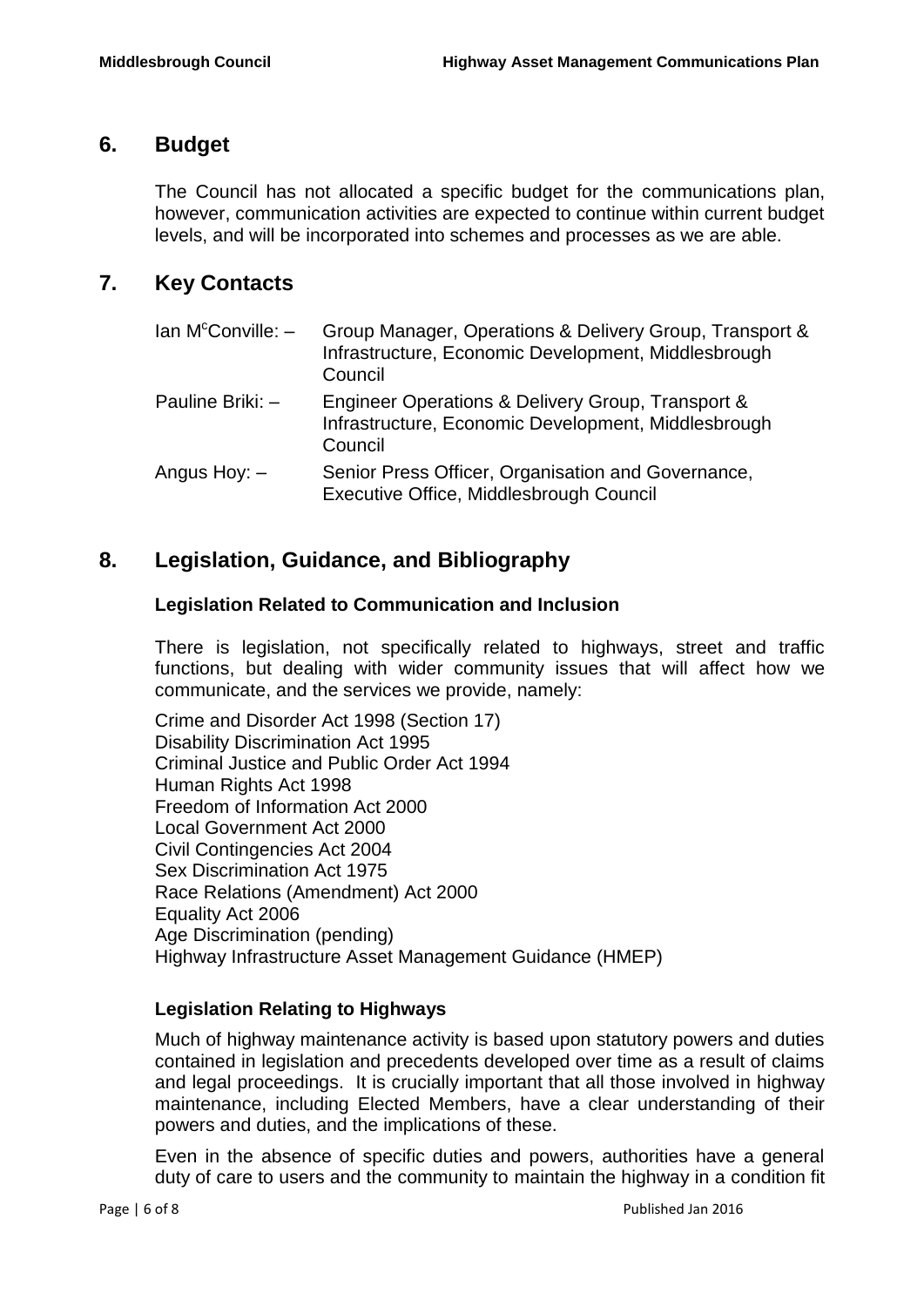for its purpose. This principle should be applied when developing policies and strategies.

In addition to a general Duty of Care, there are a number of specific pieces of legislation which provide the basis of powers, duties, and responsibilities relating to Highway Maintenance, regulating the environmental effects of operations, and Health and Safety. To assist in guiding practitioners, the following bibliography has been produced:

#### Acts of Parliament

The Highways Act 1980 The New Roads and Street Works Act 1991 The Traffic Signs Regulations & General Directions 2002 The Road Safety Act, 2006 Road Traffic Regulations Act 1984 Traffic Signs and General Directions 2005 Road Traffic Act 1991 Road Traffic Reduction Act 1997 The Local Authorities (Transport Charges) Regulations 1998 The Transport Act 2000 Traffic Management Act 2004 Railways and Transport Safety Act 2003 National Parks and Access to the Countryside Act 1949 Countryside Act 1968 Wildlife and Countryside Act 1981 The Environmental Protection Act 1990 The Weeds Act 1959 Ragwort Control Act 2003 Control of Pesticides Regulations 1997 Hedgerow regulations 1997 Occupiers Liability Act 1957 Rights of way Act 1990 Countryside and Rights of Way Act 2000 European Water Framework Directive 2000 The Clean Neighbourhoods and Environment Act 2005 The Environmental Assessment of Plans and Programmes Regulations 2004 The Health and Safety at Work Act 1974 Management of Health and Safety at Work Regulations 1999 Construction (Design and Management) Regulations 2007

#### **Guidance Documents**

Although not legislative, there are several more documents provided to give guidance to practitioners and decision makers alike. These are recommended nationally to be considered for adoption by Local Authorities and service providers when determining and providing their levels of service. These in turn have assisted Middlesbrough Council in producing its own internal policy documents shown below: